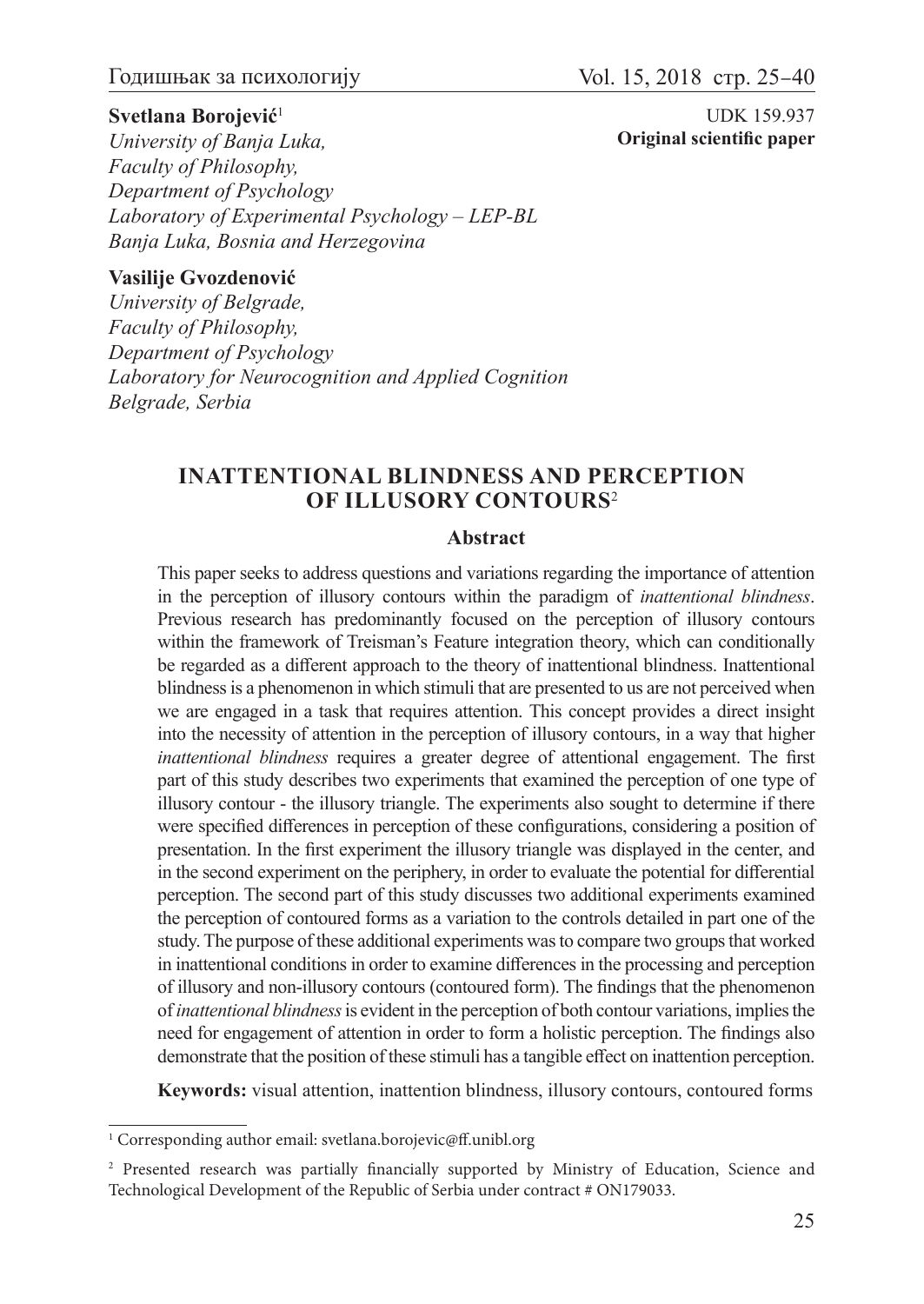### **Introduction**

Illusory contours are specific configurations of stimuli evaluated by theorists interested in the problem of binding of object properties. The specificity of our visual system is reflected in the ability to complete internal perception, that is, creating coherent perceptual units on the basis of incomplete or insufficiently specific stimulation. Illusory contours are product of this process, and can be defined as amodal completion – or articulation of perceptive units that does not exist on the stimulation or sensory level. Kanizsa (1955, as cited in Gvozdenović, 2011) was the first theorist who presented illusory contours in this context, using the Gestalt Principles to explain the perception of this phenomenon. Kanizsa emphasized the importance of perceptual economy and the concept of closure, according to which our perceptual system tends to, with the least possible effort, articulate a meaningful, coherent, and well-organized level of perception. Obviously, this idea fits well as a possible explanation of illusory contours perception.

However, in this paper we will try to address a different question concerning illusory contours perception. So far, it is not sufficiently clear as to whether the perception of this particular phenomenon depends on attention and causing excitation of higher-level cognitive mechanisms, or is done automatically in the early stages of seeing (in the absence of attention). Some neuropsychological studies support the processing of lower level. Studies on monkeys have shown that certain neurons in the visual cortex (area V1 and V2) respond to illusory contours (von der Heydt & Peterhans, 1989). Studies in humans have shown that illusory contours, of Kanizsa's type, evoke responses of neurons in V2 area, but not in V1 area (Vuilleumier & Landis, 1998). Classical behavioral studies, visual search for example, mainly examined the process of perception of illusory contours within the conception of Treisman's Feature Integration Theory (Treisman & Gelade, 1980). The most important postulate of the Treisman's approach is the existence of two phases of perception – preattentive and attentive vision. Preattentive vision occurs without the involvement of cognitive processes and includes rapid detection and assimilation of elemental characteristics of stimuli according to the laws of perceptual organization. Focused vision refers to the integration of detected elemental characteristics from a holistic perception of an object through visual attention. Although identical in their initial theoretical assumptions, the different studies of illusory contours have demonstrated different and often contradictory results. The research carried out by Grabowecky and Treisman (1989) contests the hypothesis of early vision with regard to illusory contours, while the findings of other authors (Davis & Driver, 1998) are consistent with the thesis of early vision. Their results indicate parallel coding for multiple Kanizsa subjective figures. They found parallel emergence of occluding subjective surfaces even though participants had no intention of searching for subjective surfaces.

Within the Treisman's theory it is not clear whether the perception of illusory contours requires attention or is carried out automatically, during the early stages of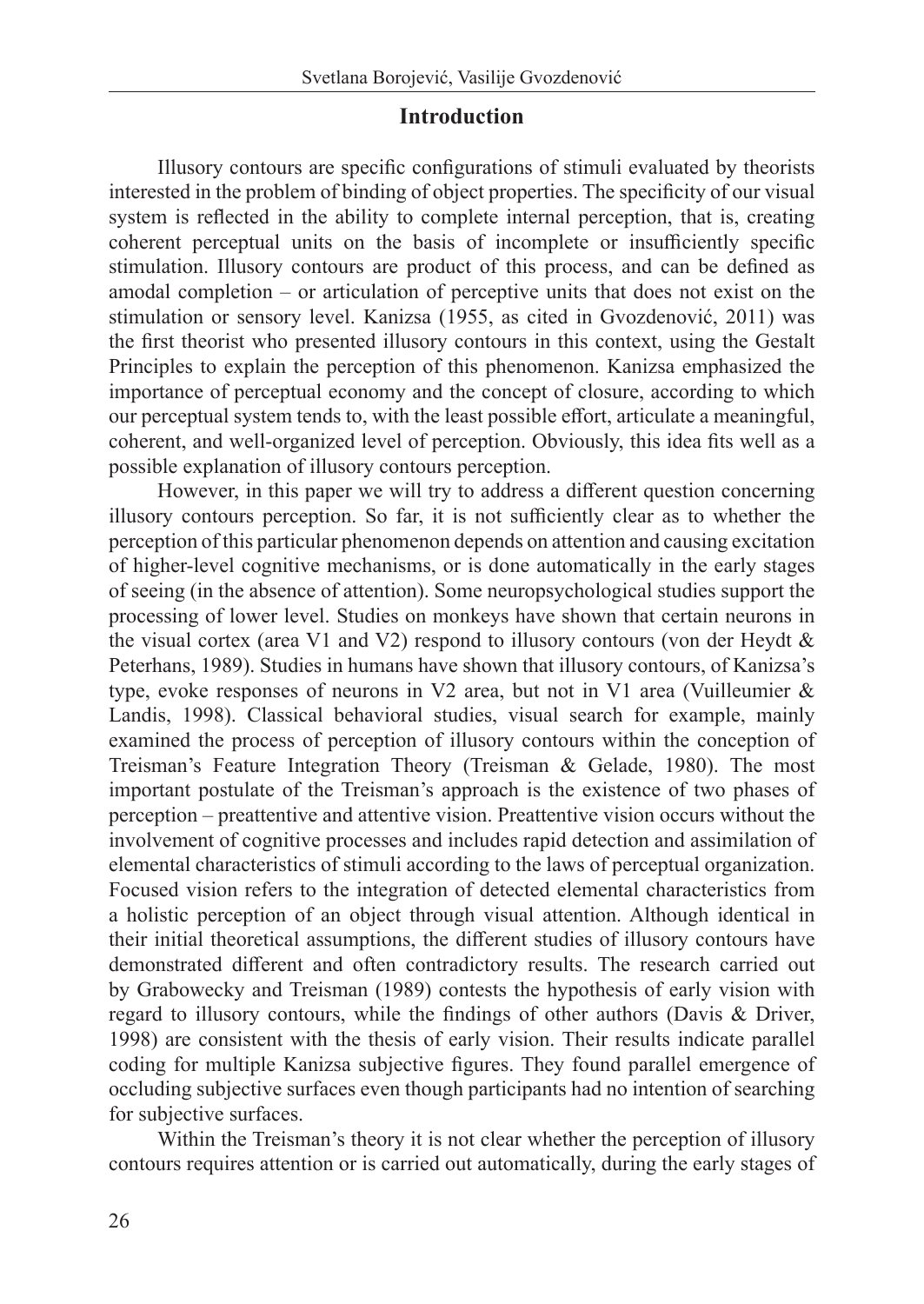vision. However, there are a number of relatively new theoretical considerations that cast a fresh light on the process of this form of perception. This alternative theoretical approach is based on the Gestalt Principles, also contesting the methodology that researchers have utilized in the previous studies. Specifically, attention has not been eliminated in these previous studies, despite the response of subject being predicated on its inclusion. In all the methodologies of the visual search task, where participants had to observe the computer screen and try to detect a target, which may (or may not) be present, attention remained a constant. A task like this implies an intent leading to an engagement of attention, highlighting the key weakness of the research undertaken to date based on the visual search paradigm. A relatively new methodological paradigm has now been created based on this pervasive flaw. This paradigm, known as *inattentional blindness* (Mack & Rock, 1998, 2000) ensures the absence of expectations and directed attention on the stimulus that is the subject of the research. It should be noted that the relative importance of attention was studied in the framework of two varying approaches – Feature Integration Theory by Treisman and Inattentional Blindness.

Most and colleagues (Most, Scholl, Clifford, & Simons, 2005) point out that inattentional blindness is a phenomenon in which people do not perceive the stimuli that appear in front of their eyes, when they are engaged in an attentional demanding task. The same authors emphasize that there is a surprisingly large percentage of stimuli that people cannot perceive. On the other side, if people detect a new stimulus when their attention is focused on other content, it means that the perception of that stimulus is possible without mediation of visual attention.

Research within the field of the inattentional blindness paradigm is questioned if the elementary characteristics of stimulation are detected during the early stages of vision. Treisman and Gelade (Treisman & Gelade, 1980) revealed that the shape, color, orientation, length, and density are observed without the attention mediation. Other studies have demonstrated that the width, number of elements, and textural segregation are also detected in the early phase of seeing (Bergen & Jules, 1983). However, experiments based on this new methodological framework show that these basic characteristics of the stimuli cannot be perceived under conditions of inattention (Mack & Rock, 2000).

Illusory contours represent the specific set of stimuli which show that these perceptual structures cannot be equated with physically presented contours. The question to which there is still no clear answer is the level of their processing. Whether illusory contours are perceived automatically, in the early stages of seeing or the perception of these forms is guided by complex visual attention mechanisms?

This study attempts to examine the importance of attention in the perception of illusory contours within the theoretical framework of inattentional blindness, since this methodological approach, based on the distraction of attention, provides direct insight into the presence of attention in perception. Borojević and Gvozdenović (2013) found that illusory square is more likely to be detected in inattention condition than some simple geometric shapes suggesting that in certain cases with certain types of stimuli attention is not necessary for perception. It is possible that illusory contours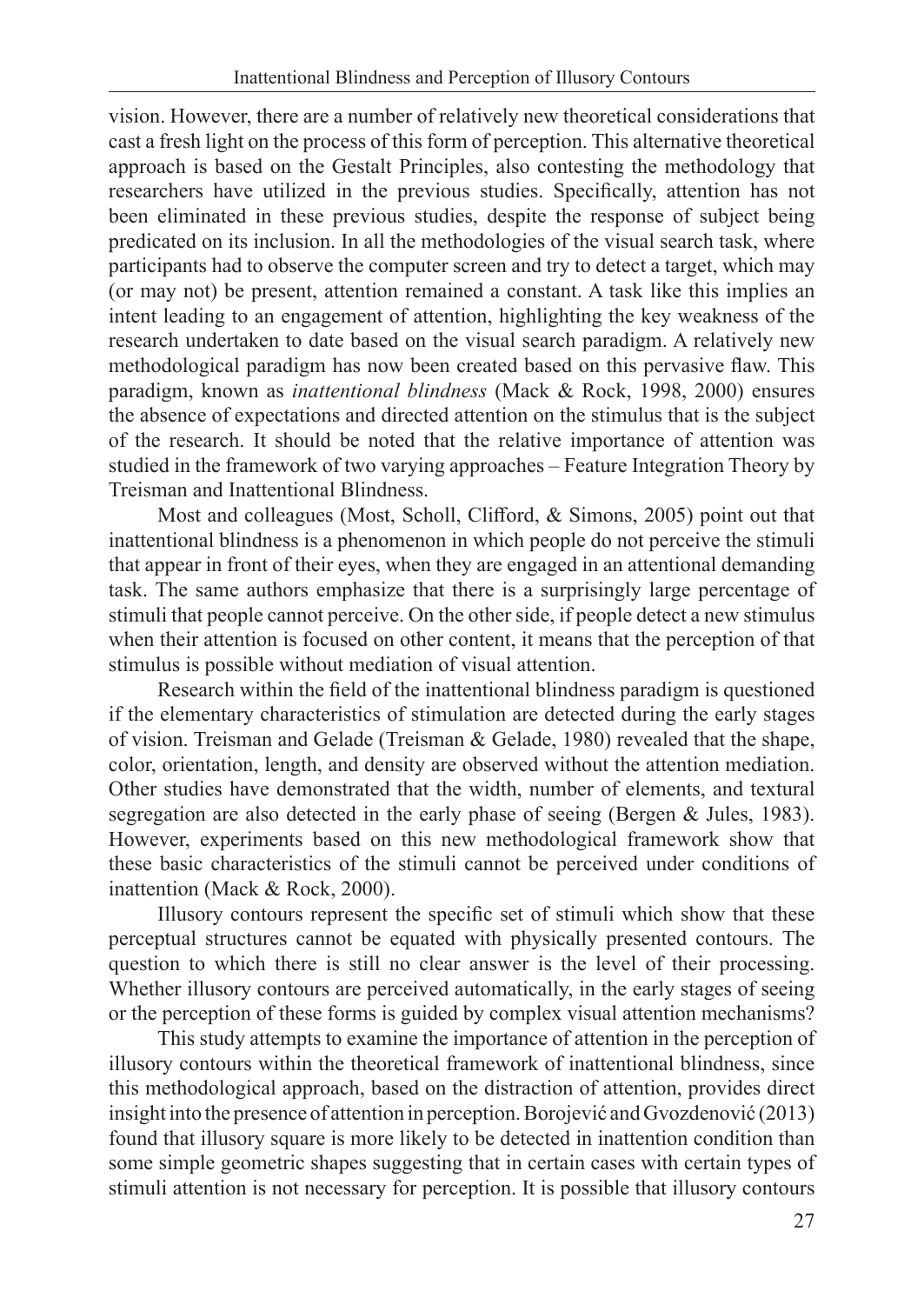represent these specific types of stimuli that differ from the completed forms. So, this study attempts to further examine the perception of illusory contours through the experimental procedure of inattentional blindness. The simplest type of illusory contour is selected for this research - the illusory triangle.

The research also attempts to determine whether the site of the illusory contour's exposure, influences the perception under the conditions of attentional distraction, considering that numerous studies have shown that manipulation of the focus of attention (presented with circular area whose diameter depends on the length of the crossline) can increase the amount of inattentional blindness. This study examines whether such effect exists in these visually specific forms.

#### **Experiment 1**

The aim of this experiment was to determine the effectiveness in detecting a small illusory triangle, shown on the periphery (outside the focus of attention, which is determined by a circular area around the lines of cross). This effectiveness was tested under conditions of full attention, divided attention, and inattention. If the percentage of subjects who perceive and accurately identify this stimulus under inattention conditions was higher than chance (so that there is no significant difference referring to the full attention condition) it would mean that the perception of this configuration is possible also without the active involvement of attention. Conversely, if a large number of participants failed to notice the illusory triangle in inattention condition, this would mean that perception of these visual forms involves the attention system.

#### **Method**

#### **Sample**

Sixty students (85% females) participated in the experiment. Participants were students at two departments (Psychology and Pedagogy) at the Faculty of Philosophy, the University of Banja Luka. Their mean age is 20.4 years. All participants had normal or corrected to normal vision. They were tested individually, randomly divided into three groups, which corresponded to the three different experimental conditions (inattention, full attention, and divided attention).

#### **Stimuli**

The same stimuli were used for all three subject groups – a cross, displayed in the center of the computer screen and an illusory triangle on periphery as critical stimulus. Structural parts of this illusory contour are the so-called "packmen". Spatially separate black packmens (sectored circles with 1.5° in diameter) give the impression of a white triangle. The illusory triangle was displayed on the periphery of the visual field and subtended approximately 3.5° of visual angle. In each trial, the cross dimensions varied, with the length of lines ranging from 2.6° to 4.5°. The cross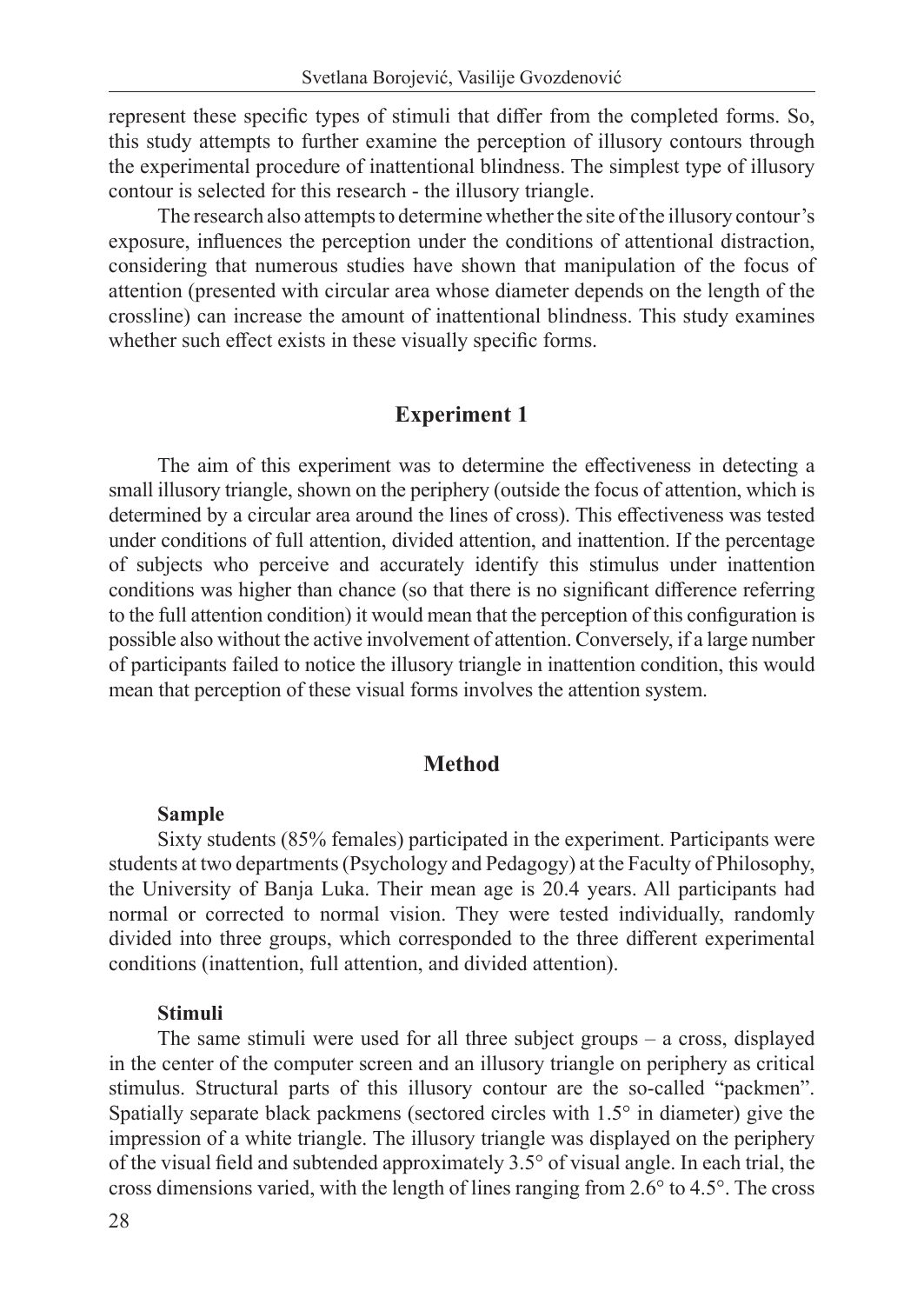appeared in every trial, while the critical stimulus appeared in only one trial (third critical trial) during the experiment.

## **Procedure**

The stimuli were presented on a laptop screen, at a distance of 50 centimeters from the subjects. Subjects' answers were recorded in a specially prepared paper form, designed for this research. In the first two trials, the procedure was the same in all three groups of subjects (Figure 1). Before each trial, a fixation mark was presented in the center of the screen. The subjects were given the instruction to focus on the mark. Subsequently, a cross was presented in the center of the screen and the subject's task was to assess which two lines of the cross were longer (horizontal or vertical). The cross was displayed for 200 ms, which is less time than it generally takes to move the eyes from one location in space to another (Mack & Rock, 1998). The crosses' dimensions changed from trial to trial. After each presentation of the cross a pattern mask (that covered the entire area of the visible screen) appeared for 1500 ms. In the third trial, simultaneously with the cross, the critical stimulus (the illusory triangle) was presented. The subjects then answered the question if they saw something else on the screen, beside the cross? If they answered "yes", they were given a recognition test in which they should recognize the critical stimulus in a series of multiple choice forms (*supplementary material*). Correct identification was considered only in selecting the exact shape, whilst the incorrect response was considered a misidentification or inability to select any of the forms in the recognition test.



*Figure 1.* Graphical representation of experimental procedure for noncritical trial (a) and critical trial (b).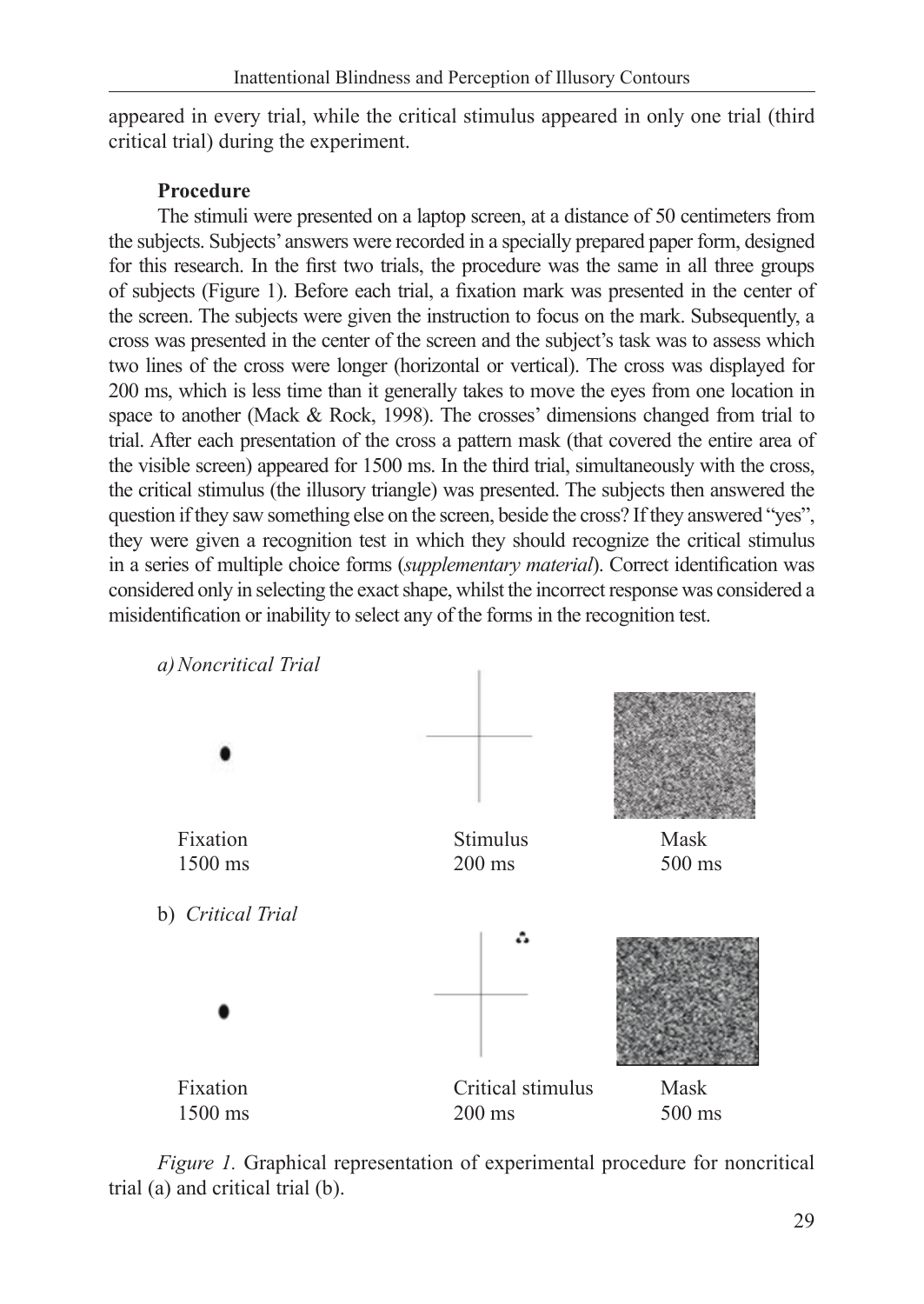The difference between the three groups of subjects was the instruction they received. The first group received no additional instruction (inattention), the second group was instructed to observe the entire screen area (divided attention), while the third group was instructed to ignore the cross but to observe the appropriate quadrant of the cross (full attention). Giving the instruction to keep the eyes fixated in position cannot guarantee that the subjects will follow that instruction. But some researches who research the relationship of the inattention blindness and eye movements show that visual attention and fixation position can be dissociated. Even when subjects can move their eyes freely and direct them to the critical stimulus, amount of inattention blindness is high and new stimulus remains unnoticed (Koivisto, Hyönä, & Revonsuo, 2004).

### **Results and discussion**

The distribution of the results in Figure 2 indicate that more subjects reported their perception of the critical stimulus relative to the number of subjects who correctly identified it. The least successful groups in the accuracy of identification were groups that worked in inattention and divided attention conditions. The differences were statistically significant,  $\chi^2$  (2,  $N = 60$ ) = 23.03,  $p < .001$  for seeing a critical stimulus;  $\chi^2$  (2,  $N = 60$ ) = 20.23,  $p < .001$  for accuracy of identification.



*Figure 2*. Illusory contours perception accuracy plotted separately in three conditions in Experiment 1.

But, separate comparisons between the groups confirmed significant differences between the groups that worked in inattention and full attention conditions (*Fisher's exact test*:  $p = .000$  for seeing; *Fisher's exact test*:  $p = .006$  for accuracy of identification) as well as between groups that worked in divided attention and full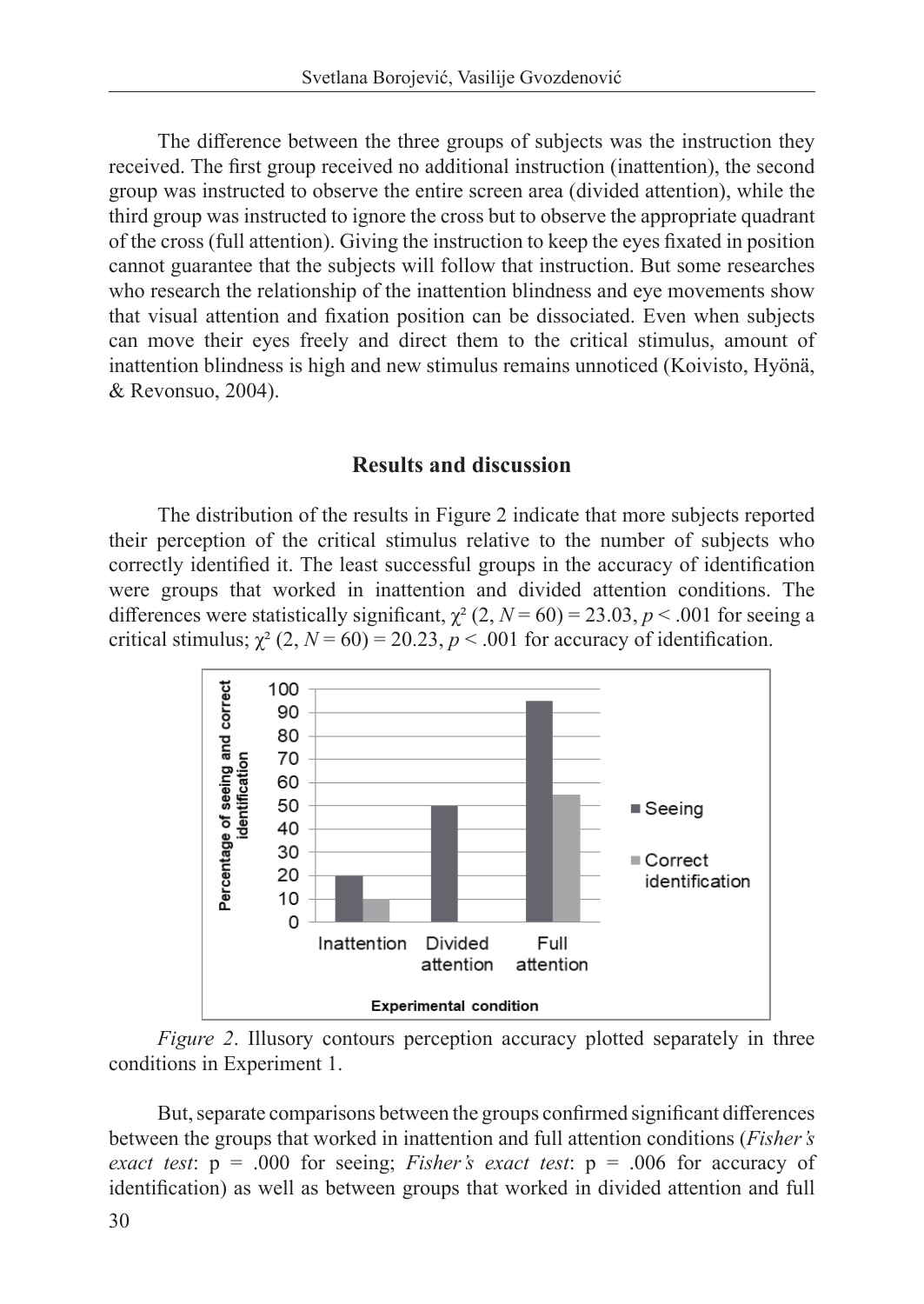attention condition (*Fisher's exact test*: p = .003 for seeing; *Fisher's exact test*: p = .000 for accuracy). Considering that for this study the most important difference is between the first and the third group, the results indicate that in a group of subjects working under inattention conditions, there are only two (10%) correct identifications of the critical stimulus, whilst in the third group there are eleven (55%) correct identifications. It can therefore be asserted that there are no adequate perceptions of the illusory triangle without focused attention.

Although the main goal of this experiment was to examine the possibility of the perception of illusory triangle in inattention conditions, these results do not provide a clear answer. A small number of subjects who saw, and correctly identified the critical stimulus, thus demonstrate the existence of "inattentional blindness". However, nine subjects failed to correctly identify the illusory triangle when their attention was actively focused on it. These results, although not expected, are not entirely inexplicable. In cases where we need to discern details, we must focus on the image so that it falls on the fovea. Only foveal vision provides good visual acuity and the ability to distinguish details effectively (Goldstein, 2007). Considering that the critical stimulus was displayed on the periphery, with time limited exposure, visual acuity was reduced, so that a large number of subjects saw the critical stimulus, but only a small number correctly identified it. These results may also indicate the phenomenon of "illusory conjunctions". It is termed as incorrectly binding of stimuli characteristics, resulting in restrictive perceptual conditions, due to shortterm stimulus exposure (Treisman & Schmidt, 1982).

### **Experiment 2**

The aim and expected outcomes of this experiment mirrored the methodology and outcomes of the first. Sixty new subjects (divided into three groups) participated in this experiment. The only difference was with regard to the characteristics of critical stimulus – specifically its position (place of presentation of illusory triangle). The critical stimulus was presented in the center. Central position referred to the presentation within the "zone of attention" that was determined by a circular area around the lines of the cross.

#### **Results and discussion**

The results in the Figure 3 demonstrate that 11 (55%) subjects in the first group saw "something new" on the screen, but only one of them was able to correctly identify it. In the second group, which worked in condition of divided attention, the number of correct identifications was slightly higher, whilst the third group had the highest number of correct identifications. Based on the chi-square test,  $\chi^2$  (2,  $N = 60$ ) = 9.13,  $p < .05$  for seeing a critical stimulus;  $\chi^2$  (2,  $N = 60$ ) = 15.92,  $p <$ .001 for accuracy of identification, it is concluded that the difference between all groups is statistically significant. The same results are obtained when only the first and third group are compared (*Fisher's exact test*: *p* = .008 for seeing; *Fisher's exact*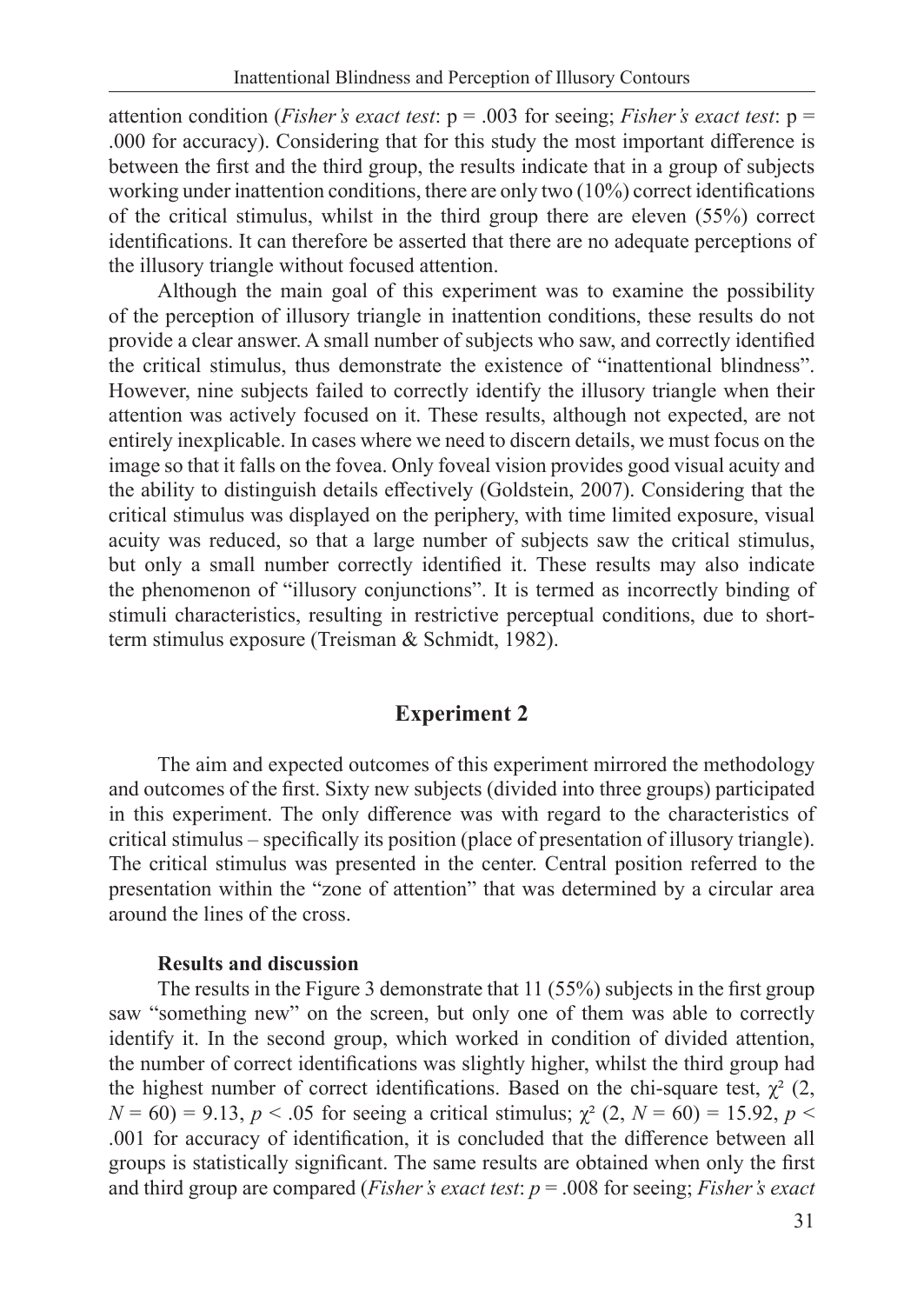*test*:  $p = .000$  for correct identification), and second and third just for accuracy of identification (*Fisher's exact test*: *p* = .022).

These results suggest that adequate perception of the illusory triangle required the active engagement of visual attention. In support of this statement we can refer to the results of the second group.



*Figure 3.* Illusory contours perception accuracy plotted separately in three conditions in Experiment 2.

Even though sixteen of sixty subjects report of seeing critical stimulus, only four subjects correctly identified it, meaning that even a divided attention is not sufficient for proper perception of this type of illusory contours. But, as in the previous experiment, there are several subjects who incorrectly identified the illusory triangle even though they focused attention to it. These results may be explained with a phenomenon of "illusory conjunctions".

Some earlier study (Grabowecky & Treisman, 1989) has shown that visual search of illusory contours cannot be equated with the search of completed figures. There are also a numerous studies that have examined completed and uncompleted figures in parallel identifying their similarities and differences (Gegenfurtner, Brown, & Rieger, 1997; Imber, Shapley, & Rubin, 2005; Larsson et al., 1999). In order to examine if there are fundamental differences in perception of illusory and completed contours when this relationship is viewed within the framework of the inattentional blindness paradigm, two new experiments were performed.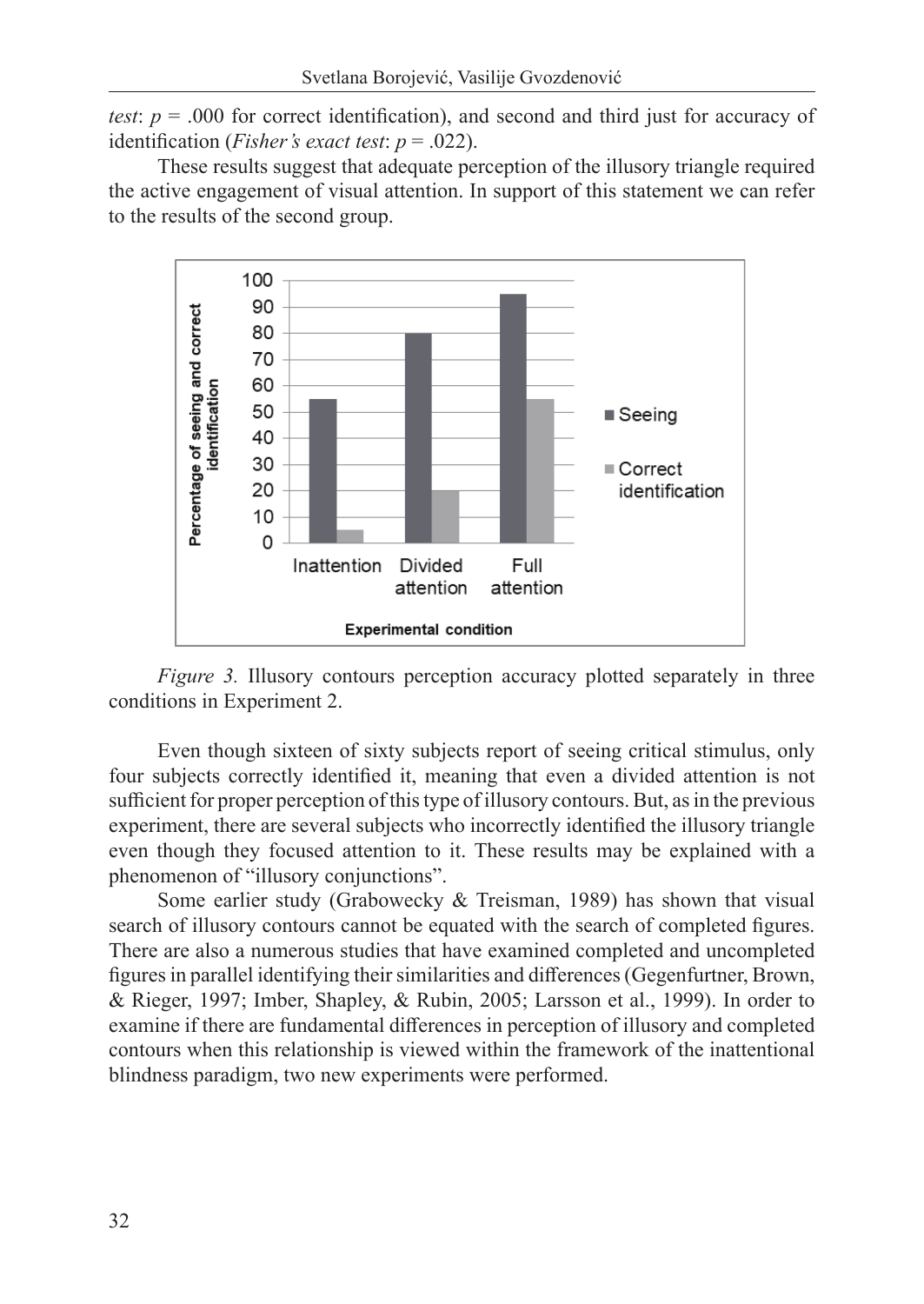### **Experiment 3**

The aim of this experiment was the same as in the Experiment 1. Sixty new subjects participated in this experiment, randomly divided into three groups. The only difference was, again, in the type of critical stimulus. In this experiment the contoured form of the triangle was shown instead of an illusory contour.

### **Results and discussion**

When the triangle was displayed outside the zone of attention four out of 20 subjects reported seeing it in an inattention trial, but none of them were able to correctly identify the stimulus. In contrast, eighteen of 20 subjects noticed the critical stimulus in the full attention trial and sixteen of them correctly identified it. These differences are significant, Yates  $\chi^2$  (2,  $N = 40$ ) = 17.07,  $p < .001$  for seeing a critical stimulus; Yates  $\chi^2$  (2, *N* = 40) = 23.44, *p* < .001 for accuracy of identification, and indicate that perception of simple geometric form requires active engagement of attention.



*Figure 4.* Distribution of results with triangle displayed on the periphery as a critical stimulus.

Unexpectedly, eight out of 20 subjects reported seeing a critical stimulus in the divided attention condition, but none of them had correctly identified it. These results support the limited capacities theory of attention. Presumably, the assessment of crosses' lines exhausts the attention resources, so the critical stimulus remains undetected.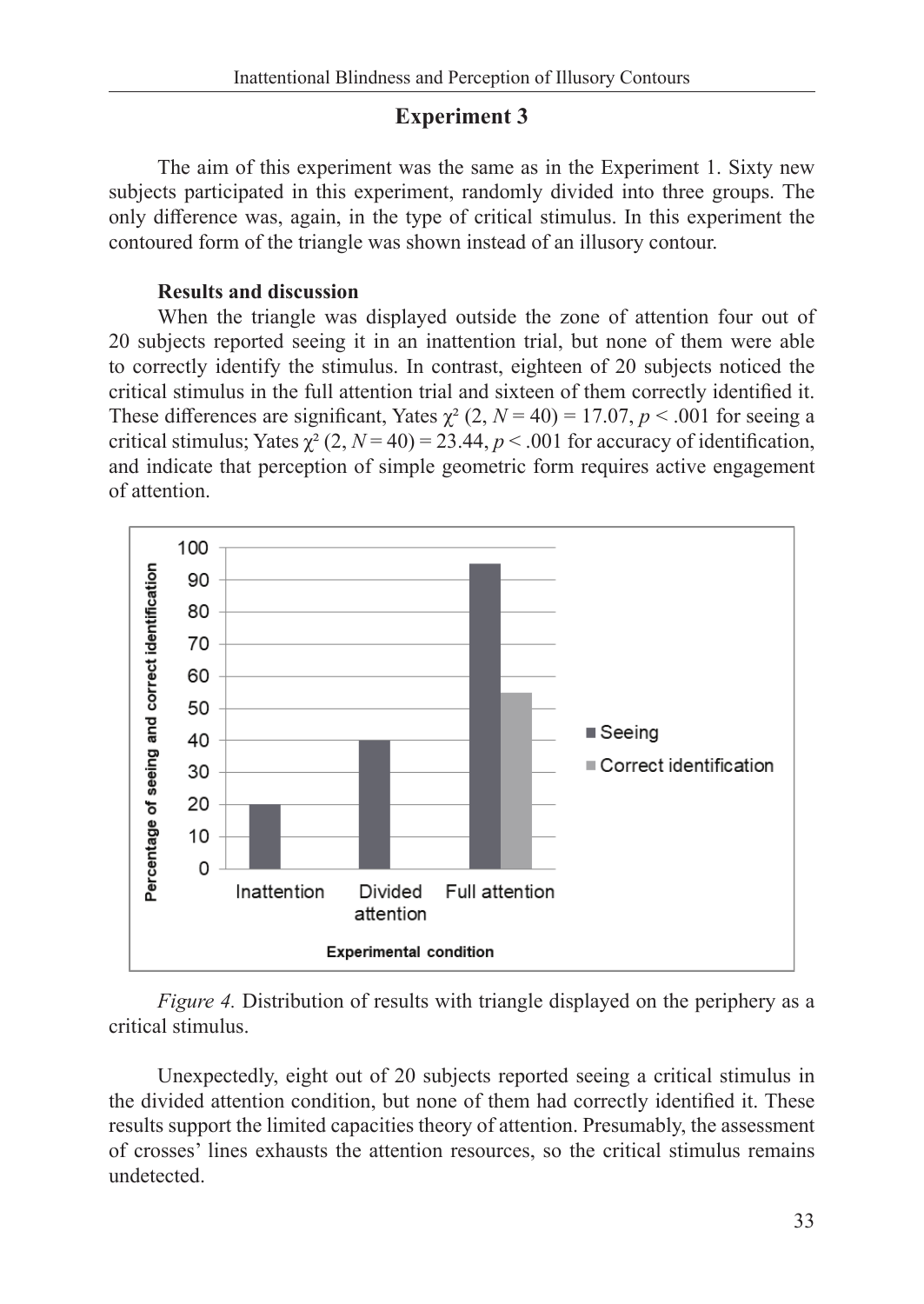### EXPERIMENT 4

The goal of this experiment was the same as in the Experiment 2. Sixty new subjects participated in this experiment, randomly divided into three groups, exposed to different experimental conditions. In this experiment a contoured form of the triangle was shown instead of an illusory contour.

### **Results and discussion**

Results presented in Figure 5 show that six out of 20 subjects reported seeing something else besides the cross in the inattention trial. In the full attention trial all 20 subjects (100%) noticed the triangle.



*Figure 5.* Distribution of results with triangle displayed in the center as a critical stimulus.

This difference is significant,  $\chi^2$  (2,  $N = 40$ ) = 18.57,  $p < .001$  for seeing. Two subjects correctly identified the triangle under the inattention condition and eighteen subjects under the full attention condition. This is also statistically significant,  $\chi^2$  (2,  $N = 40$ ) = 22.5,  $p < 0.01$ . So, we concluded that geometric shape of triangle could not be perceived without attention.

### EXPERIMENT 1-4: Effect of position and type of stimulus on *inattention blindness*

Although the primary aim of this study was to determine the possibility of perceiving illusory contours in the absence of attention, comparison with real,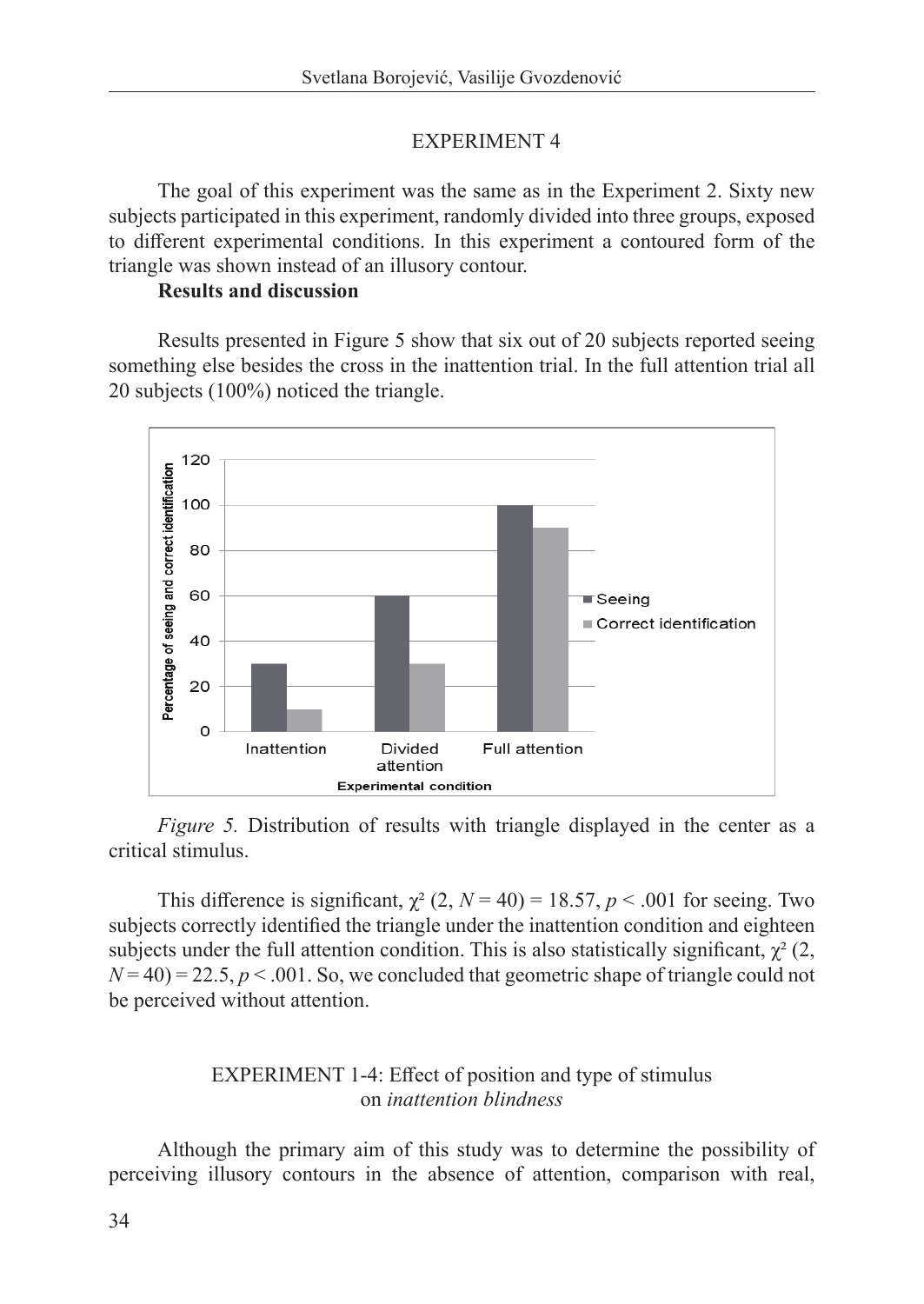completed figures should supplement the knowledge of the specificity of the amodal figures. It should also provide a better understanding of the perception process. The data obtained in all four experiments were analyzed in order to test whether our visual system is able to form the outline of objects from an incomplete information, automatically at an early level of processing, without activating attention mechanisms.

Since the position of a critical stimulus is a factor that has an effect on inattentional blindness, it is included in the analysis to determine its contribution to the perception of these specific visual structures in an inattention condition.

Using the analysis of variance (Table 1), a significant effect of stimulus position on seeing a critical stimulus was found ( $p < 0.05$ ). Although the percentage of the explained variance is very small, this result is consistent with the findings of Mack and Rock (1998) in that spatial factors may influence the likelihood of critical stimulus detection.

| Analysis of variance for seeing a critical summus as aependent variable |    |      |      |      |  |  |  |  |
|-------------------------------------------------------------------------|----|------|------|------|--|--|--|--|
| Source                                                                  | dt |      |      |      |  |  |  |  |
| Type of figure                                                          |    | 1.53 | .020 | .220 |  |  |  |  |
| Position                                                                |    | 4.95 | .061 | .029 |  |  |  |  |
| Type of figure*Position                                                 |    | 1.53 | .020 | .220 |  |  |  |  |
| Error                                                                   | 76 |      |      |      |  |  |  |  |
| $R^2 = .09$ ( $\Delta R^2 = .06$ )                                      |    |      |      |      |  |  |  |  |

*Analysis of variance for seeing a critical stimulus as dependent variable* 

Type of figure was not a significant source of variation for seeing a critical stimulus without attention engagement. This result indicates a strong expression of inattentional blindness, which suggests that, the perception of both the real and the illusory contours requires focused attention.

Table 2

Table 1

| Source                             | a  |      |      |      |
|------------------------------------|----|------|------|------|
| Type of figure                     |    | 0.21 | .003 | .649 |
| Position                           |    | 0.21 | .003 | .649 |
| Type of figure*Position            |    | 1.88 | .024 | .174 |
| Error                              | 76 |      |      |      |
| $R^2 = .03$ ( $\Delta R^2 = .01$ ) |    |      |      |      |

*Analysis of variance for identification a critical stimulus as dependent variable*

When the analysis of variance was applied on the identification as a dependent variable (Table 2), the obtained results showed that there is no significant effect of the stimulus position or the type of figure on the recognition in the absence of attention.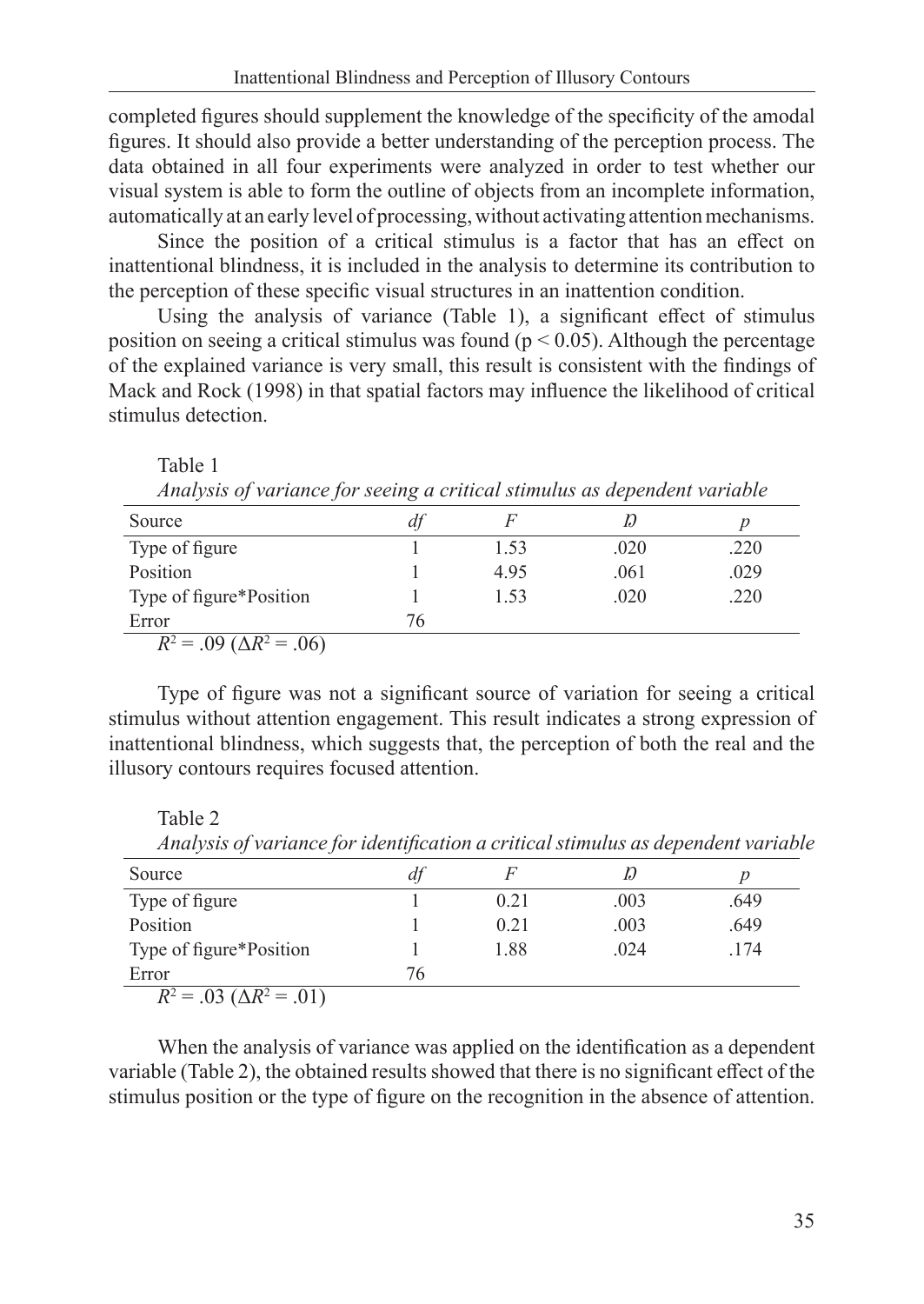### **General discussion**

This research examined the role and importance of the visual attention in the perception of one type of illusory contour within the theoretical and methodological approach of inattention blindness. The results showed that the amount of inattention blindness is very high when an illusory triangle is a critical stimulus. This means that an adequate vision of this type of stimulus occurs only with the active participation of attention. This confirms the results of research conducted within the opposed approach based on the Feature Integration Theory (Grabowecky & Treisman, 1989). Most authors consider that the visual system encodes inductors (packmen), including their organization and orientation, then integrates them all into a holistic perception of an illusory triangle using visual attention. It appears that the visual system does not encode even the slightest fragments of the illusory triangle without the active participation of attention, demonstrated by the fact that none of the subjects chose a shape even similar to the illusory contour in the recognition test. It also negates the thesis of the existence of subliminal perception discussed by Bressan and Pizzighello (2008). A number of subjects in the study selected the correct form in the recognition test, although they had previously stated that they had not noticed anything other than the cross. The results in this study show the opposite, with more subjects indicating the presence of something else on the screen, although unable to identify the exact figure in the series of proposed forms. It must also be emphasized that only one type of illusory contour was used in this study and that was the illusory triangle. Conci, Müller, and Elliott (2009) showed that illusory triangle was harder to detect than other illusory contours, because of its complexity. Namely, the number of possible rotations and reflections of stimulus configurations is higher for triangles than for squares (e.g.) causing different processes of completing.

It can be concluded that this study confirmed the results of the earlier research projects, although the approach based on Feature Integration Theory and approach based on Inattentional Blindness paradigm are, conditionally speaking, opposite, with both referring to the same conclusion – that there is no adequate perception of illusory triangles without the active engagement of attention.

A significant part of this paper was the comparison between the illusory contour perception and non-illusory contour (contoured form) perception. The most general results show that there is no difference in perception without the engagement of attention between these types of stimuli. This means that our visual system cannot form complete perceptive units at the earliest level of processing, without the engagement attention. The amount of inattention blindness is very high in all experiments. Although different in its configuration, illusory and non-illusory contours seem to be perceived in the same way. These results are consistent with earlier studies (Larsson et al., 1999) which confirm that the cortical areas responsible for processing illusory contours are overlapping with areas responsible for processing contoured forms. In contrast, there is evidence of faster processing of real contours compared to illusory versions (Imber et al., 2005). Some authors also showed that triangles defined by packmen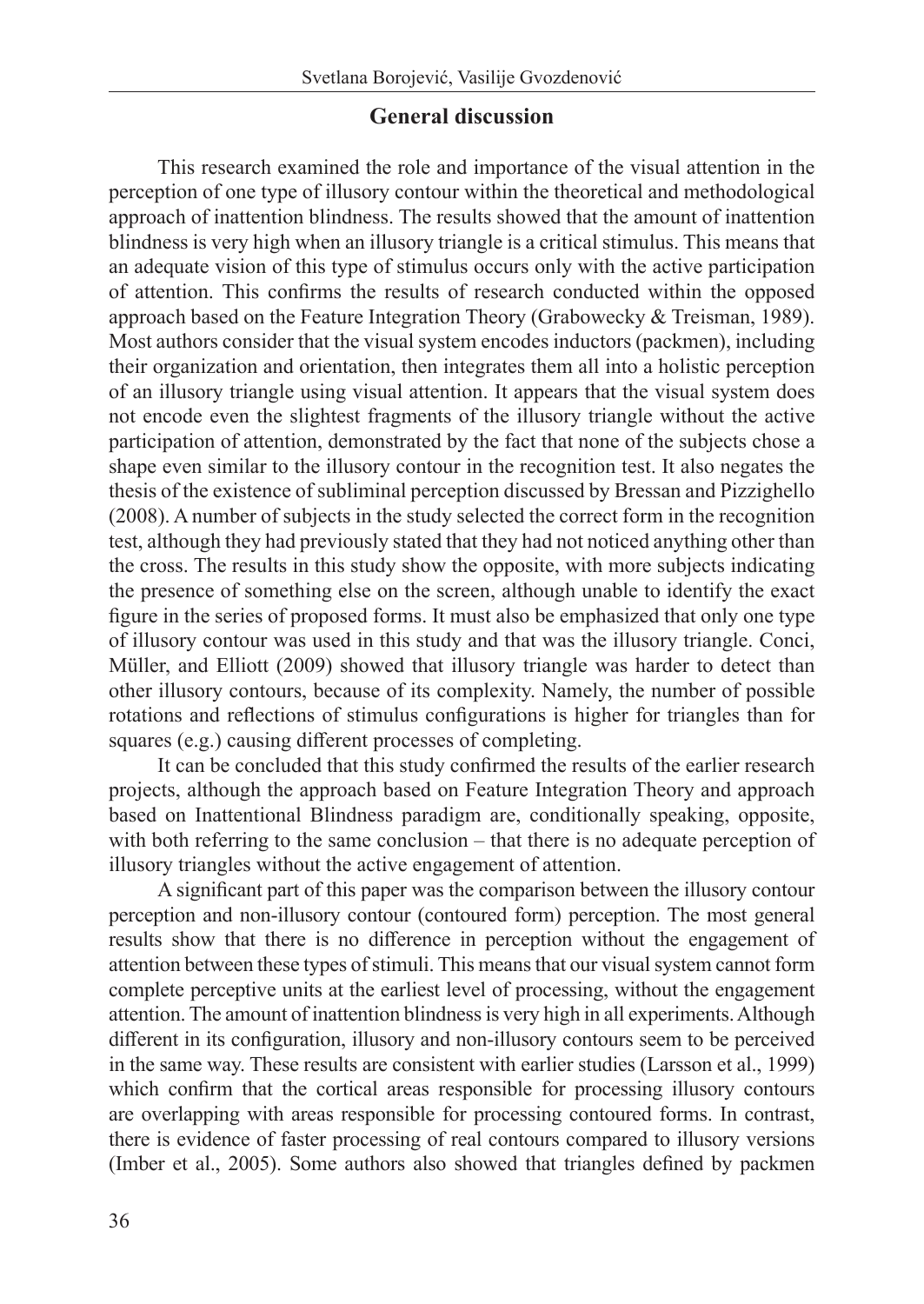(Kanizsa triangles) are processed more slowly than triangles defined by line segments. We have not confirmed it since exposure time was the same for both contours, but our results demonstrate that illusory triangles are more noticeable under inattention condition, although this difference is not large enough to reach statistical significance in data analysis. One possible explanation of such results is that all inducing elements in both types of contours are processed separately, independently, and automatically. After that, the process of contour continuation is initiated for all segments and it takes some time until connections between inducers make a unique shape. This is called "interpolation" (Gegenfurtner, Brown, & Rieger, 1997). So, it can be concluded that interpolation of real and illusory contours requires attention engagement, although interpolation speed can be dissimilar. It is possible that the color of packmen makes the illusory contour more visible, considering that some authors (Mack & Rock, 1998; Ro, Singhol, Breitmeyer, & Garcia, 2009) categorize color as one of the fundamental properties of a given stimulus that could be processed without awareness at early level of visual processing, without the engagement of attention.

 One interesting aspect of our results is that we found significant difference in noticing illusory and real triangle considering the position of presentation, but not for correct identification. This is consistent with earlier finding that spatial factors may influence the likelihood of detection and support a location-based model of attention (Most, Simons, Scholl, & Chabris, 2000).

 Although earlier research has shown that it is possible to perceive the illusory square in a lack of attention (Borojević & Gvozdenović, 2013), there is a strong expression of inattentional blindness in this research when the illusory triangle is used. It is possible that the speed of contour interpolation from a certain number of inducers varies in different forms. It could be that a larger number of inductors facilitates and accelerates the formation of illusory contours, thus some other forms of illusory contour should be used in the next research, different in complexity (number of inductors that define them).

## **References**

- Bergen, J. R., & Jules, B. (1983). Parallel versus serial processing in rapid pattern discrimination. *Nature*, *303,* 696–698.
- Borojević, S., & Gvozdenović, V. (2013). Is attention necessary in perception? *Suvremena psihologija, 16*(2), 171–184.
- Bressan, P., & Pizzighello, S. (2008). The attentional cost of inattentional blindness. *Cognition, 106*, 370–383.
- Conci, M., Müller, H., & Elliott, M. (2009). The computation of shape orientation in search for Kanizsa figures. *Perception, 38*, 173–185.
- Davis, G., & Driver, J. (1998). Kanizsa subjective figures can act as occluding surface at parallel stages of visual search. *Journal of Experimental Psychology, 24*(1), 169–184.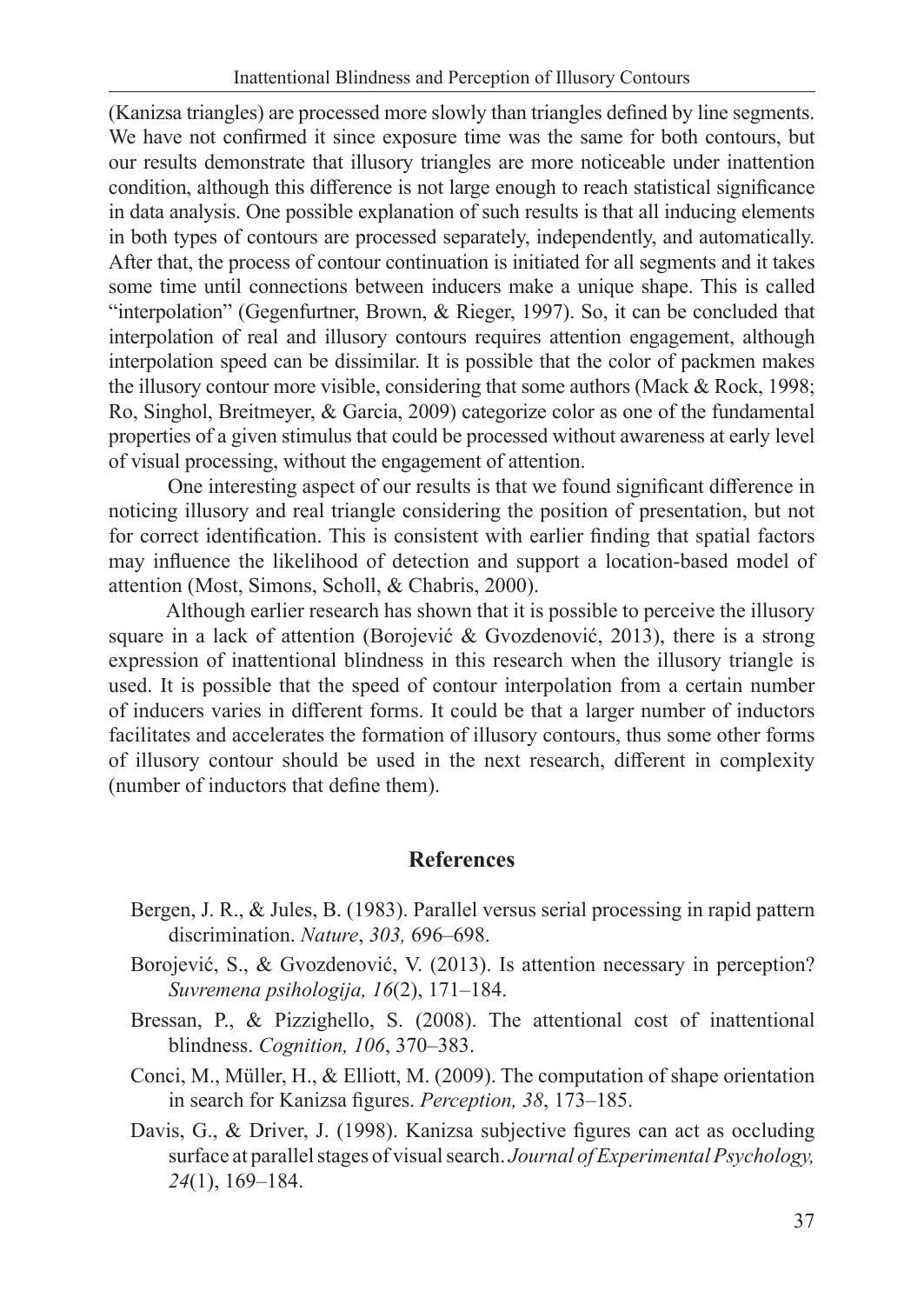- Grabowecky, M., & Treisman, A. (1989). Attention and fixation in subjective contour perception. *Investigative Ophthalmology and Visual Science, Supplement, 30*, 457.
- Gegenfurtner, K. R., Brown, J. E., & Rieger, J. (1997). Interpolation processes in the perception of real and illusory contours. *Perception, 26*, 1445–1458.
- Goldstein, E. B. (2007). *Sensation and perception* (7th edition). Pacific Grove CA: Brooks/Cole.
- Gvozdenović, V. (2011). *Vizuelna pažnja* [*Visual attention*]. Beograd, RS: Filozofski fakultet, Univerzitet u Beogradu.
- Imber, M., Shapley, R., & Rubin, N. (2005). Differences in real and illusory shape perception revealed by backward masking. *Vision Research, 45*, 91–102.
- Koivisto, M., Hyӧnӓ, J., & Revonsuo, A. (2004). The effects of eye movements, spatial attention and stimulus features on inattention blindness. *Vision Research, 44*, 3211–3221.
- Larsson, J., Amunts, K., Gulyas, B., Maliković, A., Zilles, K., & Roland, P. (1999). Neuronal correlates of real and illusory contour perception: Functional anatomy with PET. *European Journal of Neuroscience, 11*, 4024–4036.
- Mack, A., & Rock, I. (1998). *Inattentional blindness: Perception without attention*. In: Wright, R. Visual Attention. Oxford University Press, Inc., 55–77.
- Mack, A., & Rock, I. (2000). *Inattentional blindness*. Bradford Books.
- Most, S., Scholl, B., Clifford, E., & Simons, D. (2005). What you see is what you set: Sustained inattentional blindness and the capture of awareness. *Psychological Review, 112*(1), 217–242.
- Most, S., Simons, D., Scholl, B., & Chabris, C. (2000). Sustained inattentional blindness: The role of location in the detection of unexpected dynamic events. *Psyche, 6*(14), http://psyche.cs.monash.edu.au/v6/psyche-6-14-most.html
- Ro, T., Singhal, N., Breitmeyer, B., & Garcia, J. (2009). Unconscious processing of color and form in metacontrast masking. *Attention, Perception & Psychophysics, 71*(1), 95–103.
- Treisman, A., & Gelade, G. (1980). A feature-integration theory of attention. *Cognitive Psychology, 12*, 97–136.
- Treisman, A., & Schmidt, H. (1982). Illusory conjunctions in the perception of objects. *Cognitive Psychology, 14,* 107-141.
- von der Heydt, R., & Peterhans, E. (1989). Mechanisms of contour perception in monkey visual cortex: I. lines of pattern discontinuity. *Journal of Neuroscience, 9*, 1731–1748.
- Vuilleumier, P., & Landis, T. (1998). Illusory contour and spatial neglect. *NeuroReport, 9*(11), 2481–2484.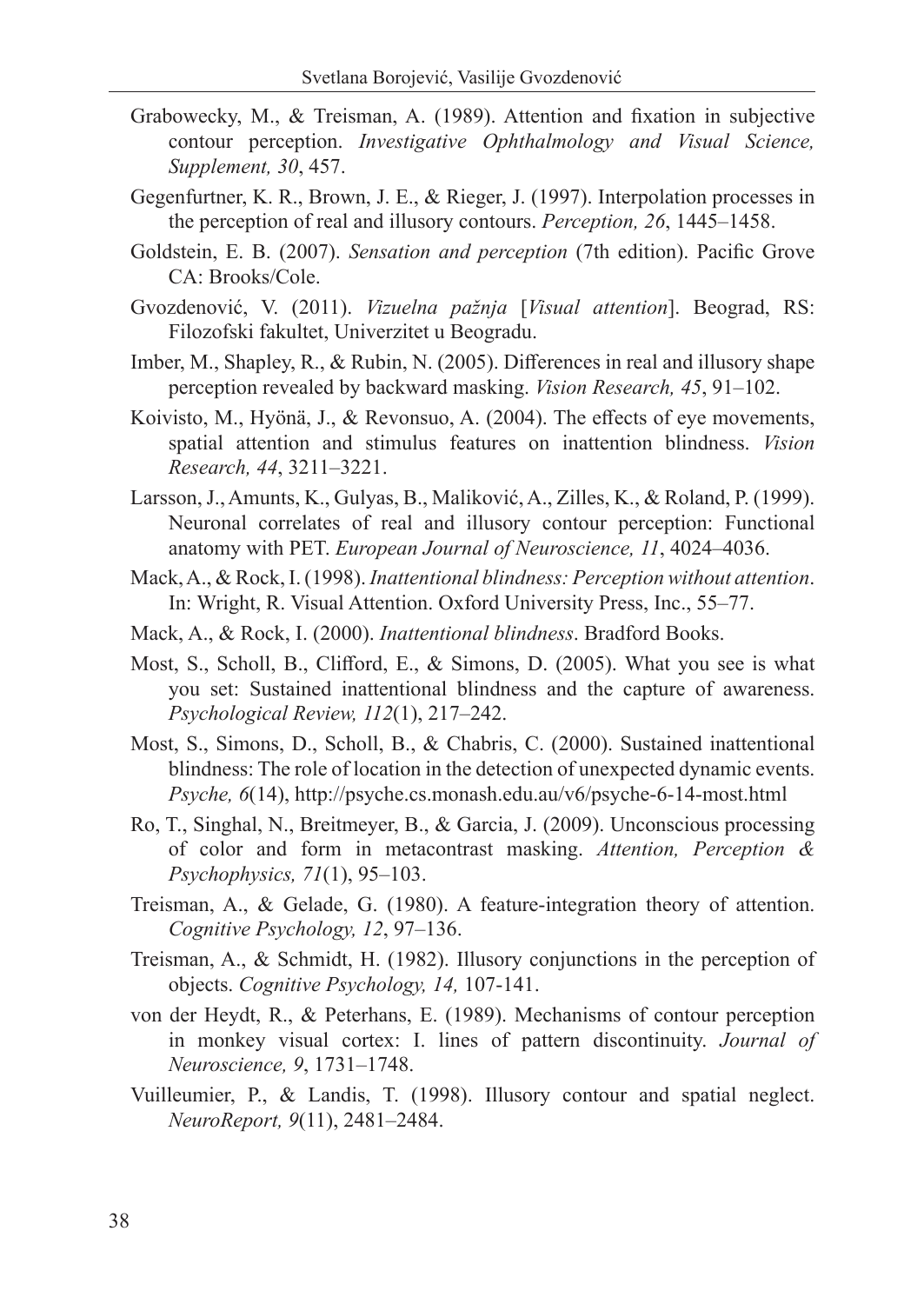### **Svetlana Borojević**<sup>3</sup>

*Univerzitet u Banjoj Luci, Filozofski fakultet, Studijska grupa za psihologiju, Laboratorija za eksperimentalnu psihologiju – LEP-BL Banja Luka, Bosna i Hercegovina*

### **Vasilije Gvozdenović**

*Univerzitet u Beogradu, Filozofski fakultet, Odeljenje za psihologiju Laboratorija za neurokogniciju i primenjenu kogniciju Beograd, Srbija*

## **"SLJEPILO USLJED NEPAŽNJE" I OPAŽANJE ILUZORNIH KONTURA**

### **Apstrakt**

Ova studija proučava značaj i ulogu vizuelne pažnje u percepciji iluzornih kontura kroz paradigmu "sljepila usljed nepažnje". Prethodna istraživanja su ovaj problem uglavnom ispitivala u okviru Trizmanove teorije integracije karakteristika, koja se, uslovno rečeno, može smatrati opozitnom pristupu zasnovanom na "sljepilu usljed nepažnje". To je fenomen neregistrovanja prezentovanih stimulusa kada je pažnja fokusirana na određeni zadatak. Ovaj pristup omogućava direktan uvid u prisustvo pažnje u percepciji, na način da veća količina "sljepila usljed nepažnje" ukazuje na neophodnost većeg angažovanja pažnje. Prvi dio studije se odnosi na dva eksperimenta u kojima se ispituje percpecija jednog tipa iluzornih kontura-iluzornog trougla. Cilj tih eksperimenata je bio ispitivanje postojanja određenih razlika u opažanju oblih figura u zavisnosti od pozicije izlaganja. U prvom eksperimentu je iluzorni trougao prikazan u centru, a u drugom na periferiji. Drugi dio studije se odnosi na ispitivanje percepcije realne figure, odnosno geometrijskog oblika trougla. Cilj dodatnih eksperimenata je bio ispitivanje razlika u obradi i opažanju iluzornih i kompletiranih formi. Rezultati istraživanja pokazuju da je fenomen "sljepila usljed nepažnje" veoma izražen u percepciji oba tipa figura, što ukazuje na potrebu aktiviranja pažnje u stvaranju cjelovitog percepta. Rezultati, takođe, pokazuju da pozicija stimulusa ima određen uticaj na percepciju u uslovima nepažnje.

**Ključne riječi:** vizuelna pažnja, sljepilo usljed nepažnje, iluzorne konture, realne konture

> Received: 30. 05. 2018. Revision received: 25. 08. 2018. Accepted for publication: 27. 08. 2018.

<sup>3</sup> Adresa autora: svetlana.borojevic@ff.unibl.org